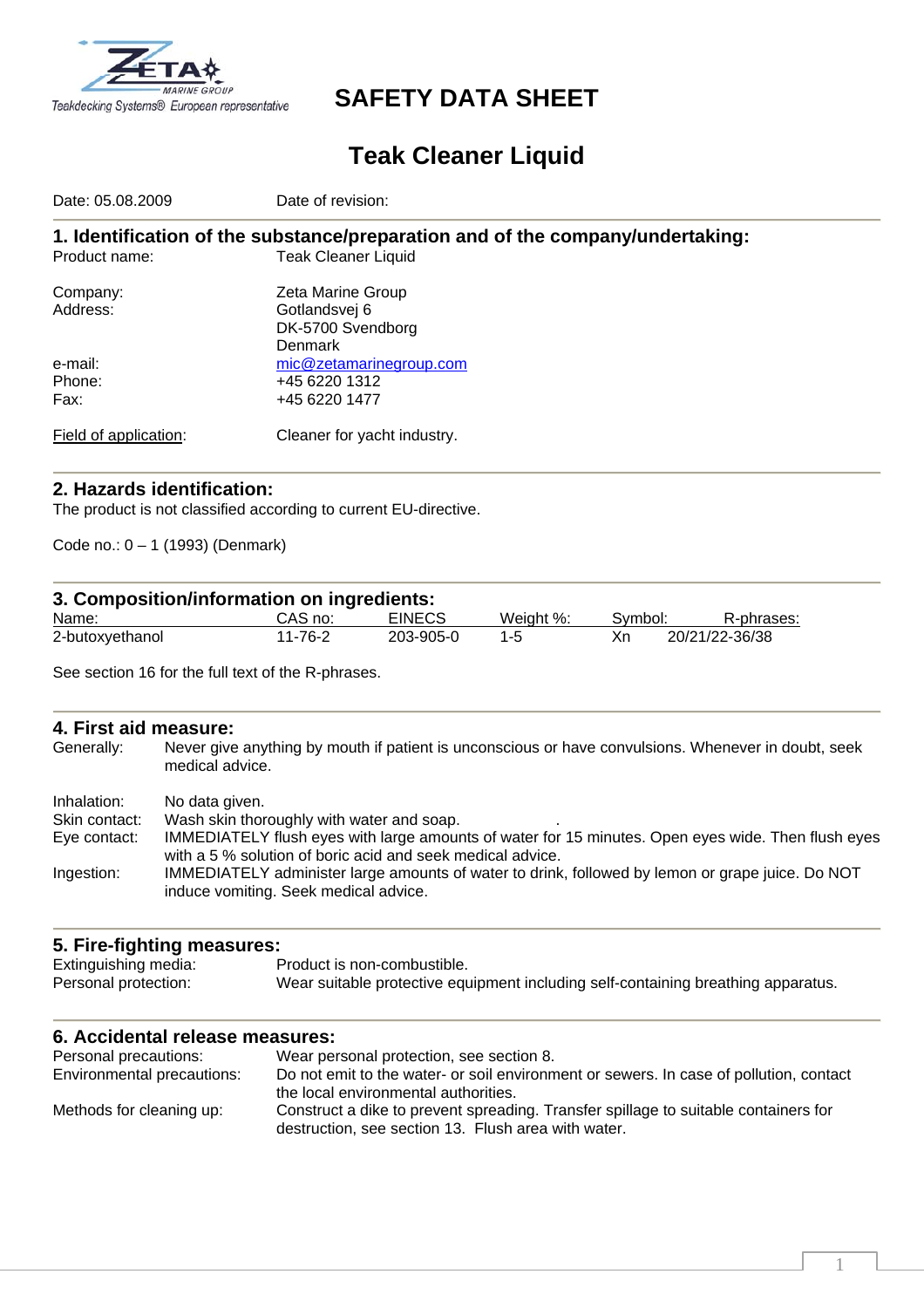

**7. Handling and storage:**

## **SAFETY DATA SHEET**

# **Teak Cleaner Liquid**

#### Handling: Avoid contact with skin, clothing and eyes. Wear personal protection, see section 8. Storage: Store room temperature. **8. Exposure controls/personal protection:** Engineering controls: Ensure adequate ventilation. **Occupational exposure limits:**  Eurg-term: End-term: Short-term: Short-term: Comments: Comments: Comments: Comments: Comments: Comments: Comment<br>Comments: Comments: Comments: Comments: Comments: Comments: Comments: Comments: Comments: Comments: Comments: 2-butoxyethanol: 25 ppm  $\overline{50 \text{ ppm}}$  246 mg/cm<sup>3</sup> Sk, BMGV Personal protection: Respiratory protection: Not needed. Eye protection: Use suitable goggles. Hand protection: Use suitable protective gloves. The manufacturer recommends latex. Gloves should be chosen in consultation with the glove supplier, with information on effects from other substances in the work place. Skin protection: Use plastic apron. Work hygiene: Wash hands/skin with soap and water before eating, drinking, and smoking, after using the

#### **9. Physical and chemical properties:**

| Appearance/colour/odour: | Brown liquid with mild, sweet odour |                   |  |
|--------------------------|-------------------------------------|-------------------|--|
| Boiling point:           | 92 °C                               |                   |  |
| Vapour pressure:         | 720 mm Hg                           |                   |  |
| Evaporating rate:        | > 1                                 | (Butyl acetate=1) |  |
| Density:                 | 1.023                               |                   |  |
| Solubility in water:     | Complete                            |                   |  |
|                          |                                     |                   |  |

toilet and after each work period.

#### **10. Stability and reactivity**:

Stability: Stability: The product is stable. Hazardous decompositions products: Strong acids and oxidizers.

#### **11. Toxicological information:**

| Inhalation:    | No data given.                                                                                              |
|----------------|-------------------------------------------------------------------------------------------------------------|
| Skin contact:  | Causes moderate irritation of the skin.                                                                     |
| Eye contact:   | Causes moderate irritation of the eyes.                                                                     |
| Ingestion:     | May cause vomiting, nausea and stomach irritation.                                                          |
| Other effects: | Repeated or prolonged exposure may cause dryness, redness, irritation and burning. May<br>cause dermatitis. |

### **12. Ecological information:**

Do not emit to the water- or soil environment or sewers. In case of pollution, contact the local environmental authorities.

#### **13. Disposal considerations:**

Material should be disposed of in accordance with National and Local regulations.